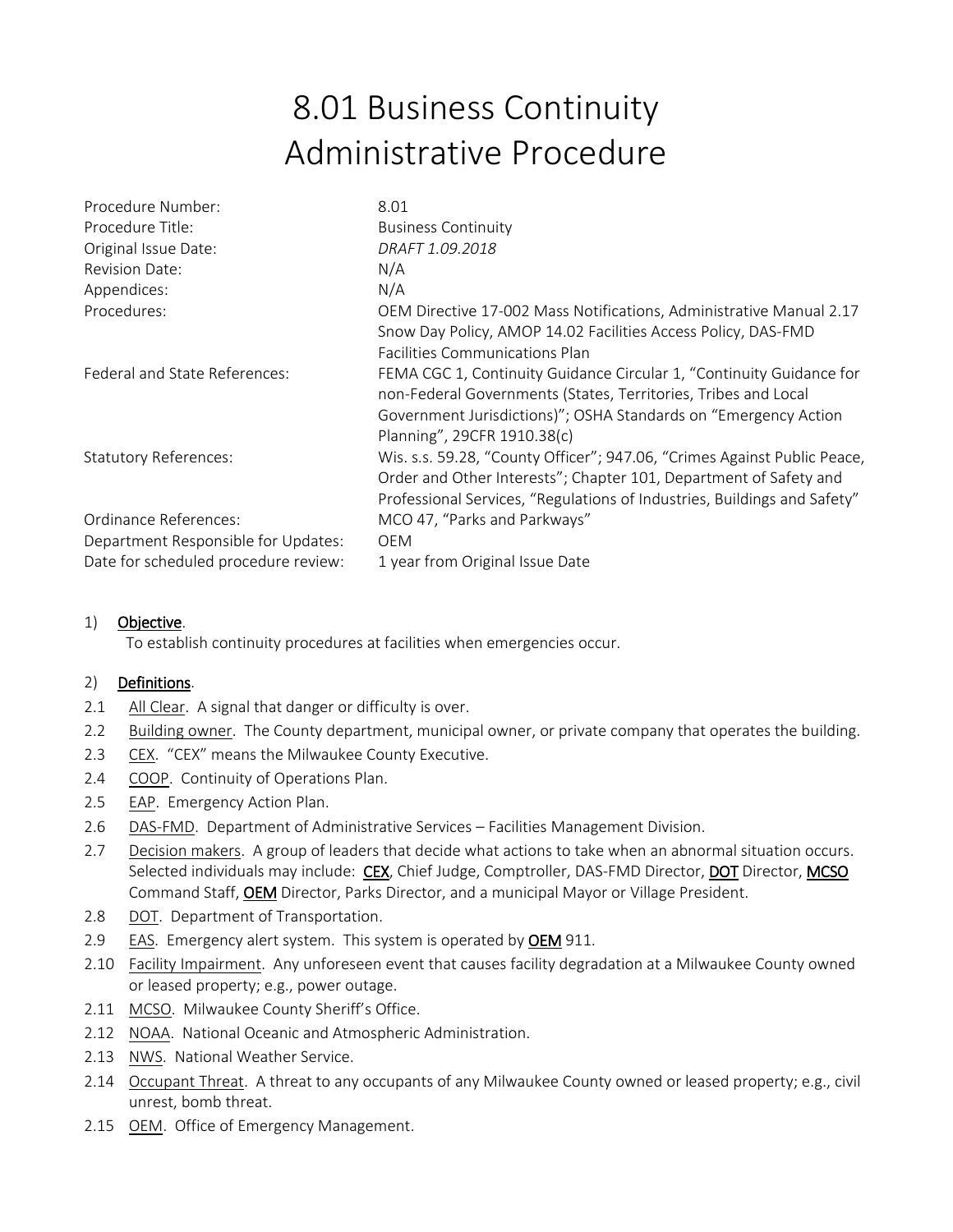- 2.16 Other Non-Emergency. Any event that requires attention and occurs at a Milwaukee County owned or leased property.
- 2.17 Successor. An individual that can take over the essential duties of the primary incumbent should the incumbent be incapacitated or unavailable.
- 2.18 Violent event. Any incident that directly threatens harm to one or more individuals on Milwaukee County owned or leased property; e.g., an active shooter.

## 3) Responsibilities:

- 3.1 Decision makers must have three identified successors.
- 3.2 Department heads are responsible to have an EAP and COOP plan for their department and dissemination and education of their staff. Facility communications plan shall be incorporated. Contact the **building owner** for assistance.
- 3.3 Building owners are responsible for communications plans to their occupants in an emergency.
- 4) Fire Procedure. Occupants shall conduct the following:
	- 4.1 Listen and look for horns and strobes:
		- 4.1.1 May occur automatically when sensors identify fire symptoms.
		- 4.1.2 May occur by an individual activating a pull station.
	- 4.2 Remain calm, do not panic.
	- 4.3 Follow specific **EAP** procedures for your location (e.g., evacuation).
	- 4.4 On-site MCSO deputy shall notify OEM 911 of the fire alarm.
	- 4.5 OEM shall use the EAS to alert subscribers of the incident, the location, and evacuation action.
	- 4.6 On-site and other required **decision makers** shall communicate by:
		- 4.6.1 Conference call. OEM will text decision makers the primary or secondary call-in numbers with access code and pin.
		- 4.6.2 Decision makers will decide:
			- 4.6.2.1 OPEN OEM will use the EAS to tell subscribers "all clear" and to return to business as usual.
			- 4.6.2.2 CLOSED OEM will use the EAS to give instructions to subscribers on: relocating, or, to end the work day early and go home.
				- 4.6.2.2.1 Each department shall follow their COOP plan.
- 5) Tornado Procedure. Occupants shall conduct the following:
	- 5.1 Listen and look for warnings of a tornado:
		- 5.1.1 Audible outdoor warning sirens can be heard when outside.
		- 5.1.2 A NOAA NWS alert can be heard on a NOAA radio or received via text by signing up w/NWS: [inws.ncep.noaa.gov](http://inws.ncep.noaa.gov/)
		- 5.1.3 Local television and radio alerts may alert listeners.
	- 5.2 Remain calm, do not panic.
	- 5.3 Follow specific EAP procedures for your location (e.g., shelter-in-place).
	- 5.4 MCSO will guide occupants to shelter areas.
	- 5.5 See 4.5. NOTE: any decision to stop work, close a building or relocate means referencing your COOP plan for guidance.